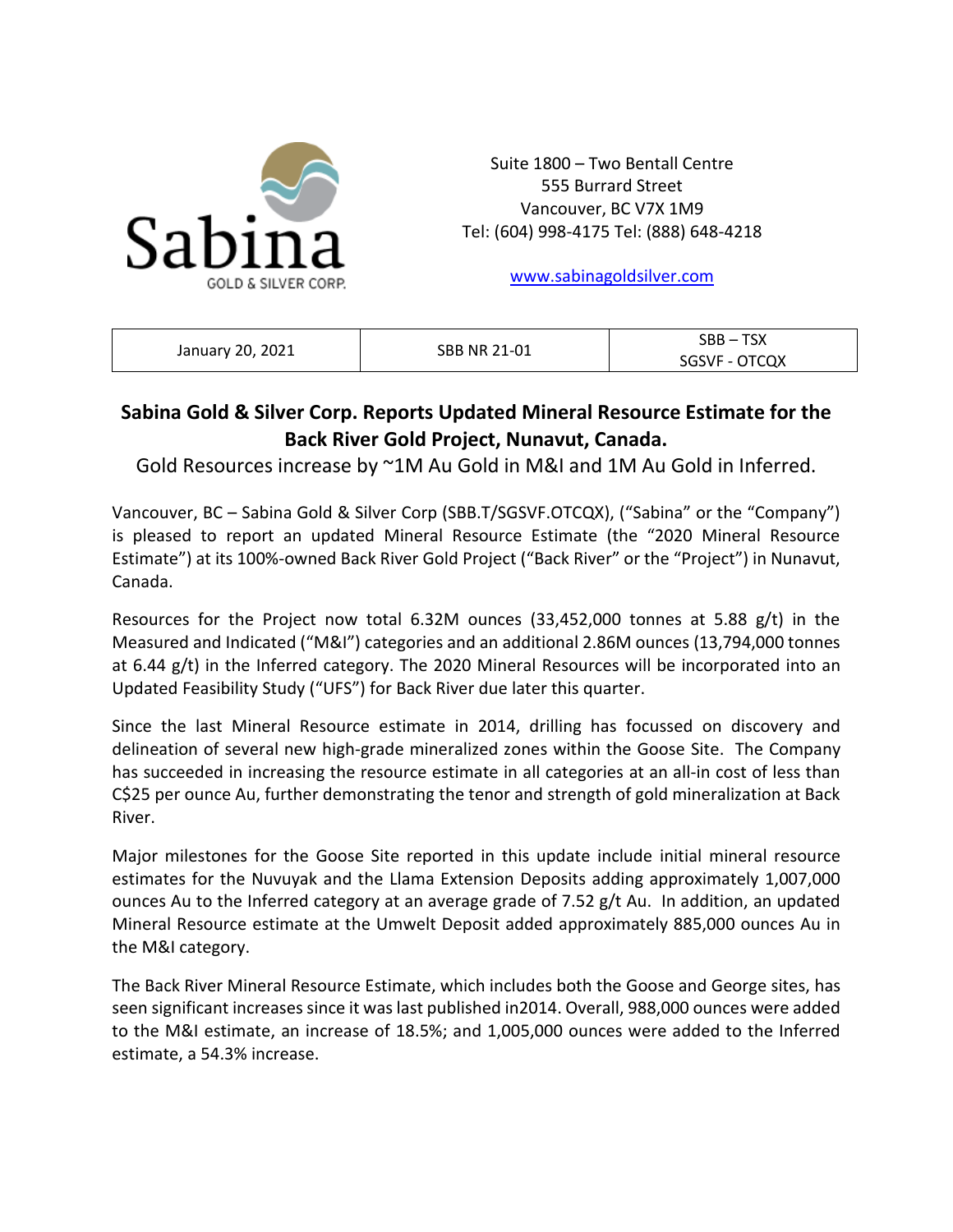"Since our acquisition of the Back River Project in 2009, Sabina has delivered tremendous growth in the global resource for the project along with an improved understanding of the geologic model" said Bruce McLeod, President & CEO "With over 565,000 meters of drilling completed, these deposits are well understood with the majority of the resources in the M&I categories. While the 2020 drilling season was limited due to COVID-19 restrictions, I am pleased that we were able to complete inferred resource estimates on the new discoveries at Nuvuyak and Llama Extension. Historically, we have seen a conversion rate of approximately 73% when upgrading Mineral Resources to Mineral Reserves, and we expect a similar rate when converting these new discoveries into Mineral Reserves in the future. This updated estimate provides the foundation for our UFS and we anticipate a significant increase on the Mineral Reserve estimate for the Goose Project. The work completed in 2020, such as delineating the V2 high grade underground zone has provided opportunity and flexibility for the mine plan going forward. We are excited to incorporate these high-grade zones, along with other scope changes and updated costs in the UFS to be announced later this quarter. The impact of this new resource estimate, and in particular the high-grade zones at Umwelt underground on the upcoming reserve estimate, could extend mine life and bring us closer to our target of producing 300,000 ounces of gold a year."

Comparison of the 2020 Mineral Resource Estimate with the 2014 estimate shows:

- Measured tonnes decreased by 6% while grade and ounces increased by 9% and 3% respectively. This is primarily due to an increase in the open pit cut-off grade from 1.0 g/t to 1.4  $g/t$  gold.
- Indicated tonnes increased 32%, while grade decreased by 5%, and ounces increased by 26%. The increase in Indicated tonnes and adjustment in grade largely reflects an update of the Umwelt modeling, including new drilling results at Vault and V2 zones, as well as a reduction in the underground cut-off grade to 3.0 g/t.
- Inferred tonnes increased by 78%, while grade decreased by 13%, with ounces increasing by 54%. The significant increase in Inferred is due to the inclusion of the Llama Extension and Nuvuyak discoveries.

# **Mineral Resource Estimate – December 31, 2020**

At the Goose Site, Mineral Resource estimates for the Llama, Llama Extension, Umwelt, Echo, Nuvuyak and Goose Main deposits are reported. These are re-estimates for the Goose Main and Echo deposits, first estimates of the Llama Extension and Nuvuyak deposits, and an updated estimate for Umwelt incorporating new drilling of the high-grade zones at Vault and V2. With no new significant data since the 2014 estimate, the Llama deposit has not been re-estimated.

The Mineral Resources for the George deposits were updated by reporting from new optimized pit shells for the LCP North, and LCP South, Locale 1, Locale 2, Slave and GH, deposits.

The effective date of these estimates is December 31, 2020 and these estimates supercede the previous estimates outlined in the JDS 2015 report (see press release September 14, 2015).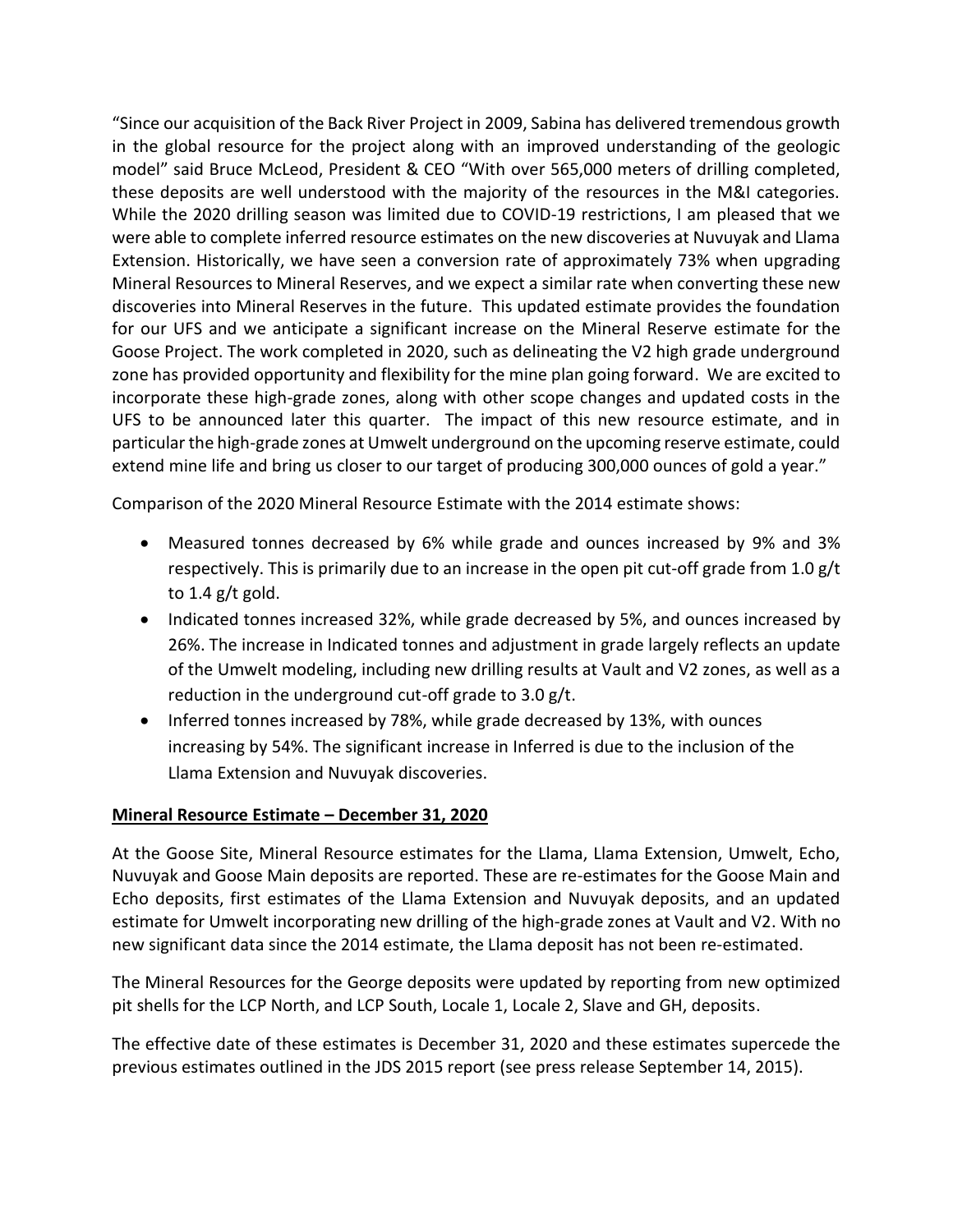The results of the estimates are summarized in Table 1 and expanded in Table 2. Mineral Resources are not Mineral Reserves and as such do not have demonstrated economic viability. Updated Mineral Reserves are forecasted to be released during Q1 of 2021 in the Updated Feasibility Study.

| <b>Resource Classification</b> | Tonnes (kt) | Grade (g/t Au) | Metal (koz Au) |
|--------------------------------|-------------|----------------|----------------|
| Measured                       | 9,707       | 5.75           | 1,796          |
| Indicated                      | 23,745      | 5.93           | 4,525          |
| <b>Measured and Indicated</b>  | 33,452      | 5.88           | 6,321          |
| Inferred                       | 13,794      | 6.44           | 2,856          |

### **Table 1: Summary of Mineral Resources as of December 31, 2020**

Source: AMC, 2020.

Notes: CIM Definition Standards (2014) were used for reporting the Mineral Resources.

The Qualified Person is Dinara Nussipakynova, P.Geo. of AMC Mining Consultants (Canada) Ltd.

Measured and Indicated Mineral Resources are inclusive of Mineral Reserves.

Metal price: US\$1,550 /troy oz for gold

Exchange rate: 1.00 US\$:1.31 C\$.

Process Recovery: Goose deposits is 93% and for George deposits is 95%.

Cut-off grade: for Goose and George deposits, open pit is 1.4 g/t Au. Goose deposits underground is 3.0 g/t Au. George deposits underground is 3.5 g/t Au.

Goose Mineral Resources deposits are Goose Main, Umwelt, Echo, Llama, Llama Extension and Nuvuyak.

George Mineral Resources deposits are LCP North, LCP South, Locale 1, Locale 2, GH, and Slave.

Open pit Mineral Resources are constrained by an optimized pit shell using gold price and exchange stated above. The George underground Mineral Resources were estimated within mineral domains expanded to a minimum horizontal width of 2 m.

Drilling results for Goose Main, Echo, Llama Extension and Nuvuyak are up to November 15, 2020.

Drilling results for Umwelt are up to October 16, 2020.

Drilling results for Llama and all George deposits are up to December 31, 2013.

The numbers may not add due to rounding.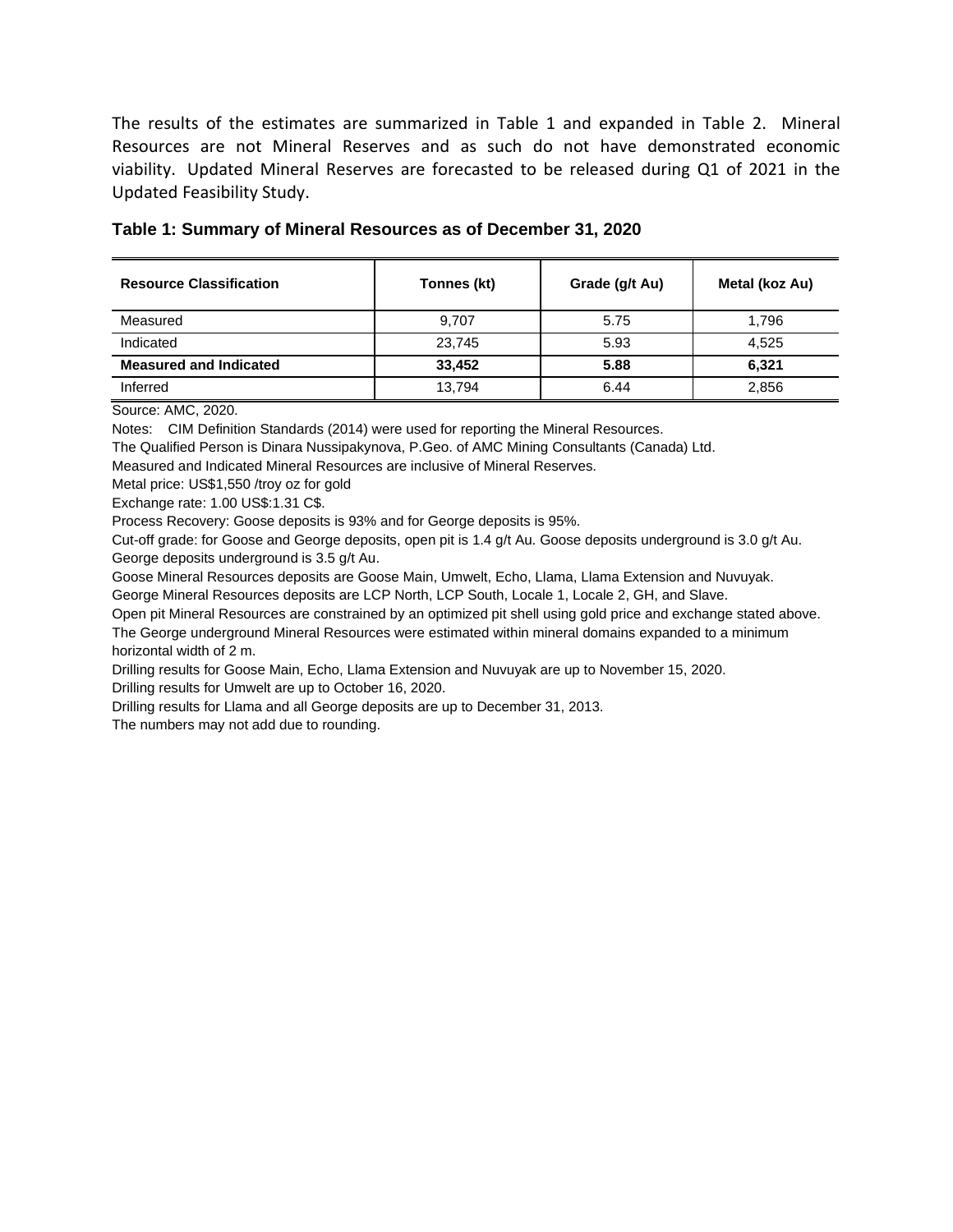| <b>Resource</b><br><b>Classification</b> | <b>Deposit</b>  | Open Pit /<br><b>Underground</b> | <b>Tonnes</b>    | Grade              | <b>Metal</b> |
|------------------------------------------|-----------------|----------------------------------|------------------|--------------------|--------------|
|                                          |                 |                                  | (kt)             | $(g/t \text{ Au})$ | (koz Au)     |
| <b>Measured</b>                          | Goose Main      | Open Pit                         | 4,265            | 4.67               | 640          |
|                                          |                 | Underground                      | 52               | 5.08               | 9            |
|                                          | Llama           | Open Pit                         | 1,774            | 6.29               | 359          |
|                                          |                 | Underground                      | 85               | 5.27               | 14           |
|                                          | Umwelt          | Open Pit                         | 3,525            | 6.82               | 773          |
|                                          |                 | Underground                      | 6                | 3.82               | 1            |
| <b>Measured Total</b>                    |                 |                                  | 9,707            | 5.75               | 1,796        |
|                                          | Goose Main      | Open Pit                         | 3,758            | 4.02               | 486          |
|                                          |                 | Underground                      | 563              | 5.57               | 101          |
|                                          | Echo            | Open Pit                         | 290              | 6.73               | 63           |
|                                          |                 | Underground                      | 694              | 5.37               | 120          |
| Indicated                                | Llama           | Open Pit                         | 851              | 6.66               | 182          |
|                                          |                 | Underground                      | 799              | 7.80               | 201          |
|                                          | <b>Umwelt</b>   | Open Pit                         | 3,414            | 5.64               | 620          |
|                                          |                 | Underground                      | 6,233            | 7.61               | 1,525        |
|                                          | George          | Open Pit                         | 5,178            | 4.99               | 831          |
|                                          |                 | Underground                      | 1,965            | 6.27               | 396          |
| <b>Indicated Total</b>                   |                 |                                  | 23,745           | 5.93               | 4,525        |
| <b>Inferred</b>                          | Goose Main      | Open Pit                         | 224              | 3.97               | 29           |
|                                          |                 | Underground                      | 601              | 5.37               | 104          |
|                                          | Echo            | Open Pit                         | 0.3              | 5.48               | 0.05         |
|                                          |                 | Underground                      | $\overline{115}$ | 4.72               | 17           |
|                                          | Llama           | Open Pit                         | $\overline{13}$  | 7.40               | 3            |
|                                          |                 | Underground                      | 325              | 6.25               | 65           |
|                                          | <b>Umwelt</b>   | Open Pit                         | 65               | 4.31               | 9            |
|                                          |                 | Underground                      | 2,922            | 6.03               | 566          |
|                                          | Llama Extension | Underground                      | 1,744            | 7.55               | 424          |
|                                          | Nuvuyak         | Underground                      | 2,417            | 7.50               | 583          |
|                                          | George          | Open Pit                         | 995              | 5.28               | 169          |
|                                          |                 | Underground                      | 4,373            | 6.31               | 887          |
| <b>Inferred Total</b>                    |                 |                                  | 13,794           | 6.44               | 2,856        |

# **Table 2: Mineral Resources as of December 31, 2020 by Deposit**

Source: AMC, 2020

Notes: CIM Definition Standards (2014) were used for reporting the Mineral Resources. Refer to the footnotes in Table 1 for prices and cut-off grades applied to each deposit.

# **Discussion**

This Mineral Resource estimate update was initialized to incorporate drilling at the Umwelt V2 and Vault zones, and to report the newly discovered Nuvuyak and Llama Extension deposits.

Mineralized domains and geology wireframes were updated for the Umwelt deposit and were only slightly modified at the Goose Main and Echo deposits to incorporate results from five drill holes completed since the October 2014 resource update. Work on all other deposits was limited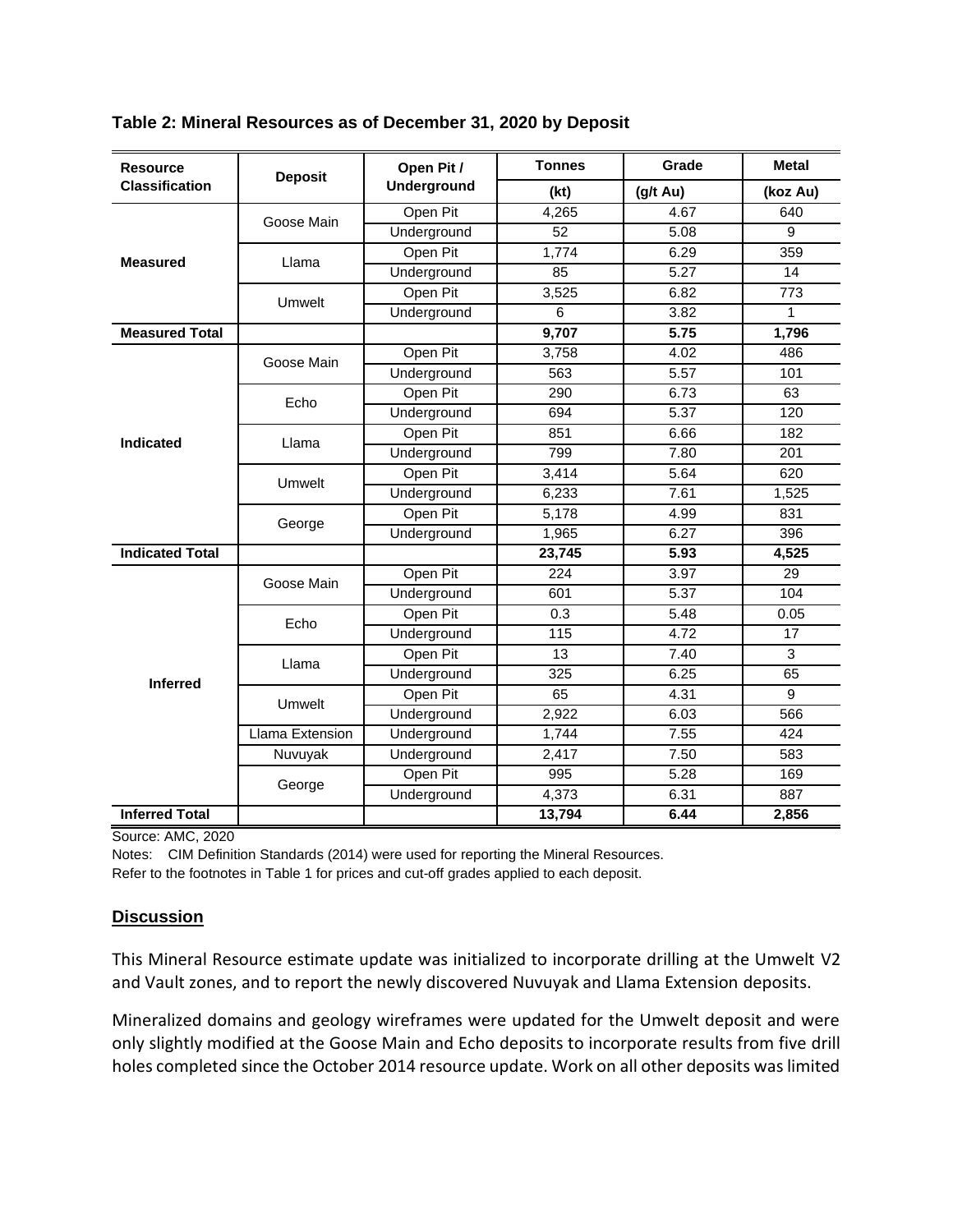to re-statement within optimized open pit shells created using updated project parameters such as gold price, exchange rate, and metallurgical recovery.

Capping was employed where required and varied by deposit. Mineral Resource estimates for the new deposits, Llama Extension and Nuvuyak were classified as Inferred Mineral Resources, whereas data density allowed for Indicated and Inferred Mineral Resources to be classified at all other deposits. In addition Llama, Umwelt and Goose Main deposits have sufficient data density for Mineral Resources to be classified as Measured.

### Additional Resource Notes:

- Geological and mineralization 3D wireframes were created by Sabina in Leapfrog Geo software, and were informed with diamond drilling intersected lithologies, alteration, sulphidation, gold assays and structure, as well as surface mapping data. Gold domains range from two to 40 metres in true thickness and occur predominantly within antiform fold hinges and limbs of oxide iron formation. The number of gold domains across the property range from two at Echo to 24 at Goose Main, reflecting the increase in structural complexity at the deposits.
- Ten block models were updated and two block models were created, all produced using Datamine<sup>TM</sup> Studio RM software. Block sizes within the block models vary by deposit ranging between two and ten metres in length, width and height, and all models were sub-blocked by geology and mineralization. All models except the Echo deposit were rotated to align to deposit specific mineralization.
- Estimation was carried out predominantly by Ordinary Kriging (OK), with smaller or less populated gold domains by Inverse Distance Squared (ID<sup>2</sup>). At the George Site, 2D Accumulation was utilized at the Locale 1, Locale 2, GH and Slave deposits prior to estimation. All parameters for estimation were informed by variography on composited intervals.

The 2020 Mineral Resource Estimate for the Back River Gold Project considers 54,350 meters of new drilling at the Goose Site in 117 holes, focused primarily at the Umwelt, Llama Extension and Nuvuyak deposits. Sabina has completed approximately 323,000 meters of drilling at Back River since acquisition in 2009, a portion of which incorporated the use of oriented drill core. The project is further supported by approximately 245,000 meters of historical drill core for a total drill core inventory of approximately 568,000 meters.

### **Umwelt**

The Umwelt deposit continues to be a key base for resource growth at the Back River Gold Project since its discovery in 2010. The Mineral Resource for Umwelt now totals 2,918,000 ounces  $(13,178,000$  tonnes at 6.89  $g/t$ ) in the Measured and Indicated category and an additional 575,000 ounces (2,987,000 tonnes at 5.99 g/t) in the Inferred category. Sabina's focus on structural studies over the last three years has yielded strong exploration opportunities across the Goose Site and driven positive resource optimization and growth at the Umwelt deposit. As part of this focused approach, drilling in recent years was committed to better define the continuity of higher-than-average-grade potential within the Umwelt underground over a plunge length that extends north from the Vault zone towards the boundaries of the Umwelt Open Pit.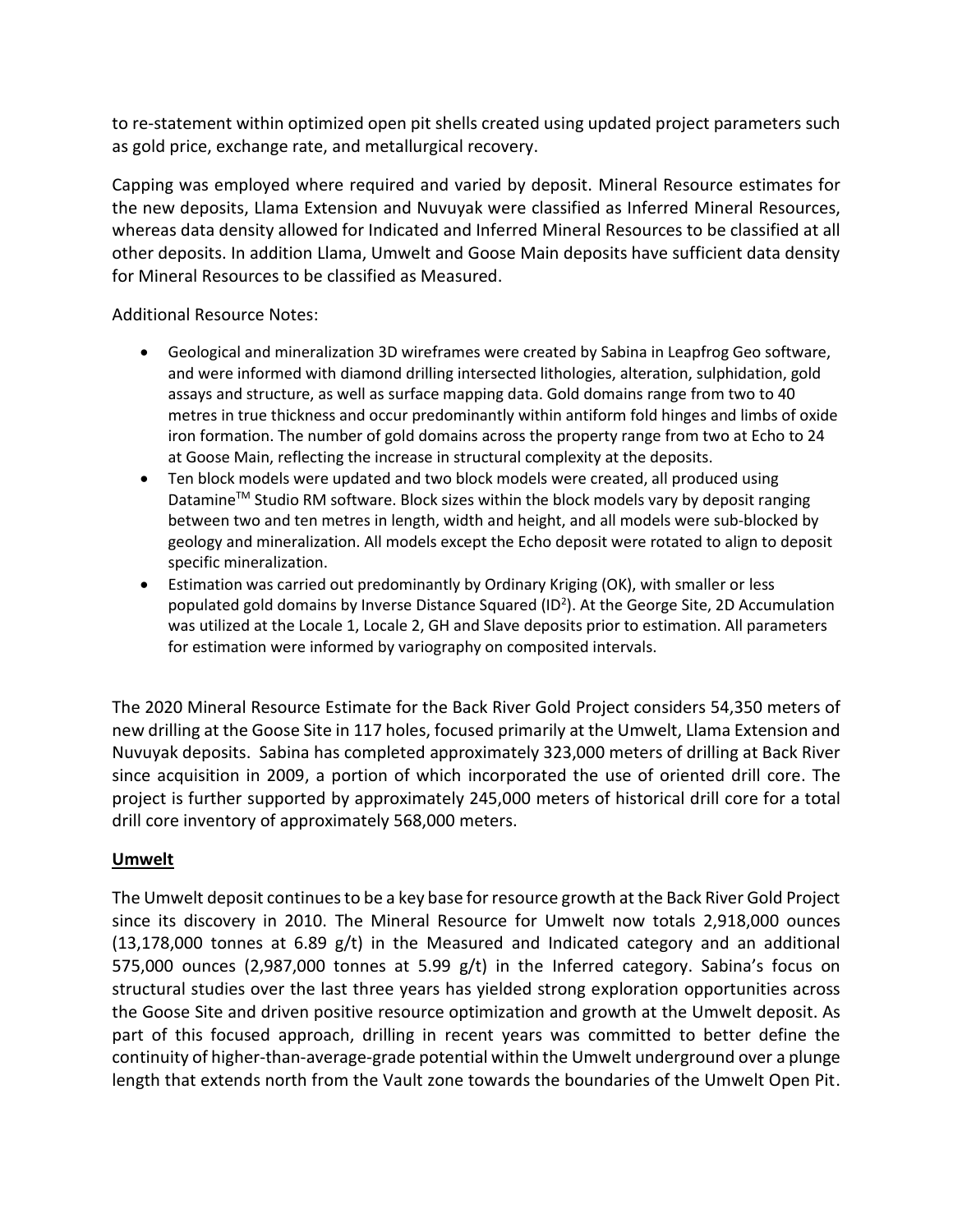The high-grade Vault and V2 results are included in this resource and will be incorporated into future optimization of underground mine planning.

# **New Inferred Resources**

The Nuvuyak and Llama Extension deposits are both recent discoveries at the Back River Gold Project and as such maiden resource estimates were included in the resource update. The establishing of these advancements continues to represent significant upside in motivating the potential for further new discoveries as well as supporting the potential for future additional underground mines at the project. The 2020 exploration programs were adjusted under an operating framework for the COVID-19 restrictions that only allowed sufficient drilling to establish inferred resources. The Company envisions future drilling programs with a goal to expand and infill these new deposits.

# **Nuvuyak**

The Nuvuyak gold deposit, discovered in 2018, totals 583,000 ounces (2,417,000 tonnes at 7.50 g/t) in the Inferred category and is located approximately 850 meters along strike to the west of the Goose Main deposit and approximately 1,000 meters down plunge (Figure 1). The mineralization is hosted within a polyphase folded sequence of the Back River lower iron formation stratigraphy, coincident with structures that are interpreted as being a significant component of the major mineralizing horizon(s) at the Goose Site. A total of 14,875 meters in 17 drill holes, including select holes that were oriented, informs the Inferred resource. The deposit remains open in all directions.

### **Llama Extension**

The Llama Extension gold discovery totals 424,000 ounces (1,744,000 tonnes at 7.55 g/t) in the Inferred category and represents the down plunge extension of the Llama Deposit gold structure. Exploration for extensions to the Llama deposit commenced in 2017 with a successful 300 meter step out. Follow-up drilling through 2020 culminated in an established mineralizing plunge extent of 600 meters. The combined length of mineralized plunge below the proposed Llama pit now represents a total of 1,350 meters and the extension deposit remains open at depth. A total of 15,168 meters in 26 drill holes, including select holes that were oriented, informs the new inferred resource.

Figure 1. Oblique 3D view of the modelled Goose Site lower iron formation and main gold mineralization.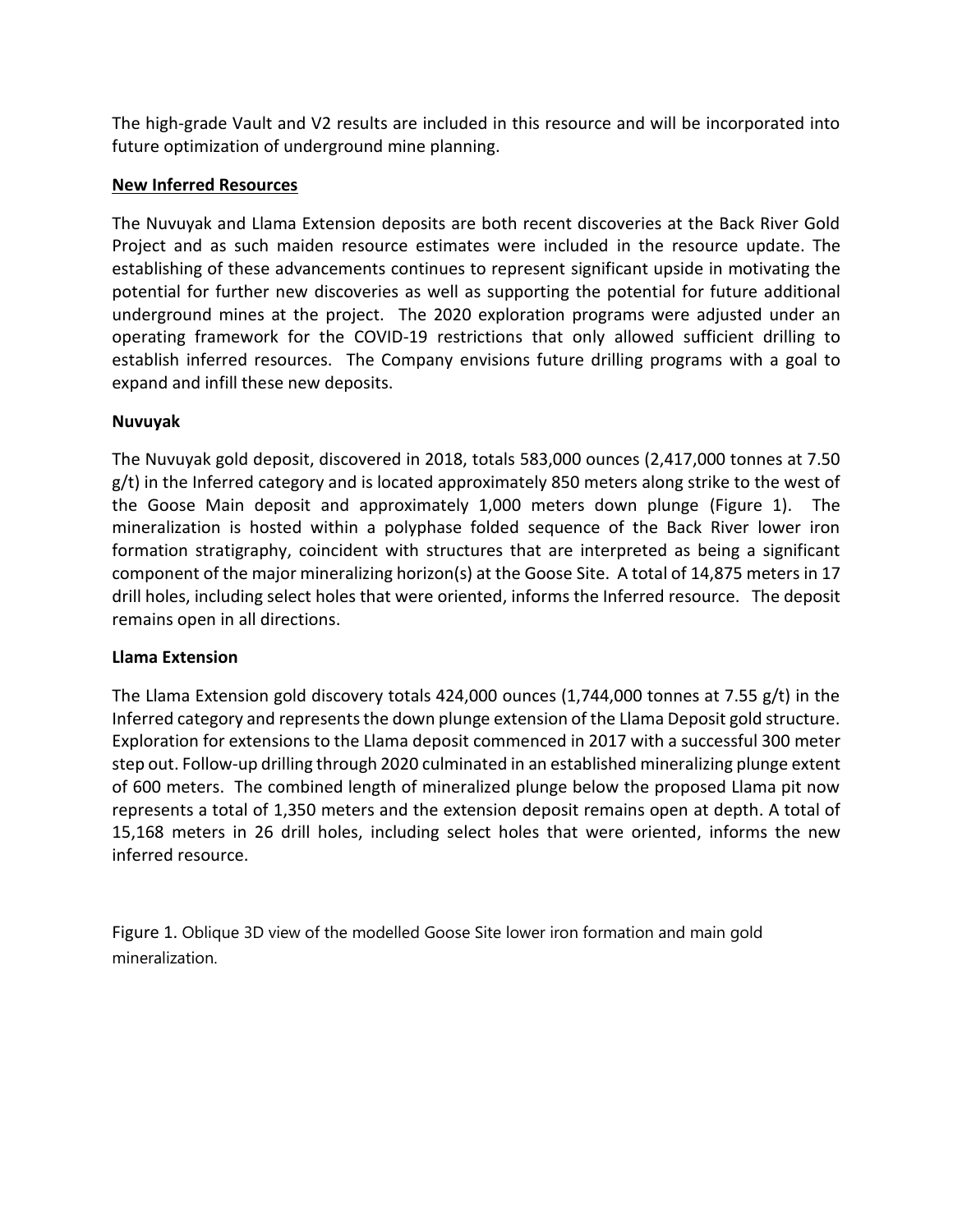#### GOOSE GOLD COMPLEX & GROWTH POTENTIAL

3D Oblique View, Looking Northeast



### *Qualified Persons*

The 2020 Mineral Resource Estimate for the Back River Property were prepared and approved by Ms. Dinara Nussipakynova, P. Geo, of AMC Mining Consultants (Canada) Ltd. Ms. Nussipakynova is an independent Qualified Person pursuant to National Instrument 43-101, and she has reviewed and approved the contents of this press release as it pertains to the mineral resource estimation work and results thereof.

Mr. James Maxwell, P. Geo., and Director of Exploration for Sabina, is a Qualified Person pursuant to National Instrument 43-101 and has reviewed and approved of the technical content of this press release as it relates to the Back River Project.

#### **Sabina Gold & Silver Corp.**

Sabina Gold & Silver Corp. is well-financed and is an emerging precious metals company with district scale, advanced, high grade gold assets in Nunavut, Canada.

Sabina released a Feasibility Study on its 100% owned Back River Gold Project which presents a project that has been designed on a fit-for purpose basis, with the potential to produce ~200,000 ounces a year for ~11 years with a rapid payback of 2.9 years (see "Technical Report for the Initial Project Feasibility Study on the Back River Gold Property, Nunavut, Canada" dated October 28, 2015). An Updated Feasibility Study on an expanded project is due to be issued in Q1, 2021.

The Project received its final major authorization in June 25, 2020 and is now in receipt of all major permits and authorizations for construction and operations.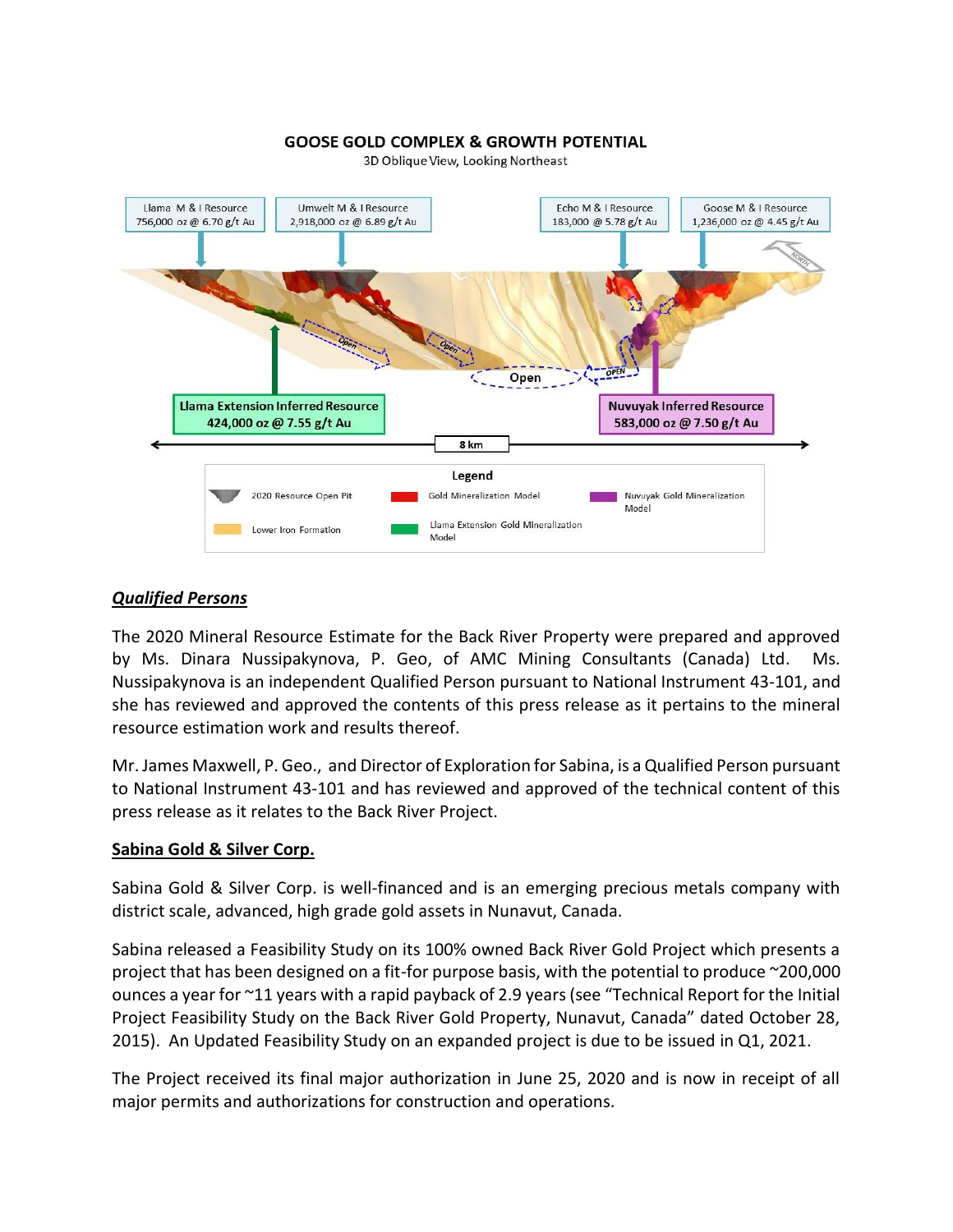In addition to Back River, Sabina also owns a significant silver royalty on Glencore's Hackett River Project. The silver royalty on Hackett River's silver production is comprised of 22.5% of the first 190 million ounces produced and 12.5% of all silver produced thereafter.

For further information please contact:

Nicole Hoeller, Vice-President, Communications: **1 888 648-4218 [nhoeller@sabinagoldsilver.com](mailto:nhoeller@sabinagoldsilver.com)**

### **Forward Looking Information**

This news release contains "forward-looking information" within the meaning of applicable securities laws (the "forward-looking statements"), including, but not limited to, our estimate that the UFS will be completed during the first quarter of 2021, our expectations regarding a conversion of resource estimates into reserves, our anticipation of a significant increase in the mineral reserve estimate for the Goose Project, our statements about a possible extension of mine life and progress towards our target annual gold production, and our statement about the potential for future additional underground mines at Back River. These forward-looking statements are made as of the date of this news release. Readers are cautioned not to place undue reliance on forward-looking statements, as there can be no assurance that the future circumstances, outcomes or results anticipated in or implied by such forward-looking statements will occur or that plans, intentions or expectations upon which the forward-looking statements are based will occur. While we have based these forward-looking statements on our expectations about future events as at the date that such statements were prepared, the statements are not a guarantee that such future events will occur and are subject to risks, uncertainties, assumptions and other factors which could cause events or outcomes to differ materially from those expressed or implied by such forward-looking statements. Such factors and assumptions include, among others, the accuracy of current resource estimates and the interpretation of drill, metallurgical testing and other exploration results; the effects of general economic conditions, commodity prices, changing foreign exchange rates and actions by government and regulatory authorities; and misjudgments in the course of preparing forward-looking statements. In addition, there are known and unknown risk factors which could cause our actual results, performance or achievements to differ materially from any future results, performance or achievements expressed or implied by the forward-looking statements. Known risk factors include risks associated with exploration and project development; the need for additional financing; the calculation of mineral resources and reserves; operational risks associated with mining and mineral processing; fluctuations in metal prices; title matters; government regulation; obtaining and renewing necessary licenses and permits; environmental liability and insurance; reliance on key personnel; the potential for conflicts of interest among certain of our officers or directors; the absence of dividends; currency fluctuations; labour disputes; competition; dilution; the volatility of the our common share price and volume; future sales of shares by existing shareholders; and other risks and uncertainties, including those relating to the Back River Project and general risks associated with the mineral exploration and development industry described in our Annual Information Form, financial statements and MD&A for the fiscal period ended